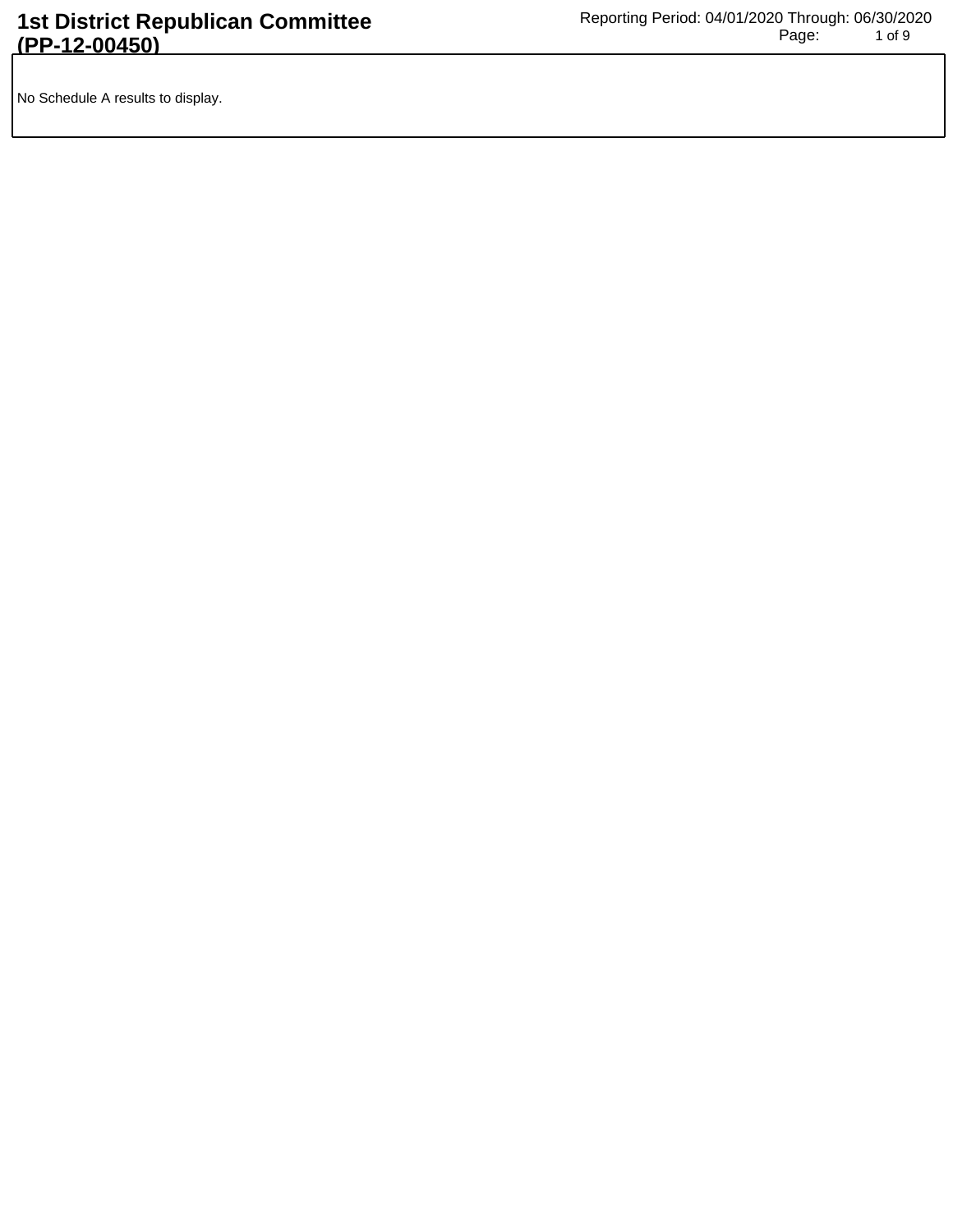No Schedule B results to display.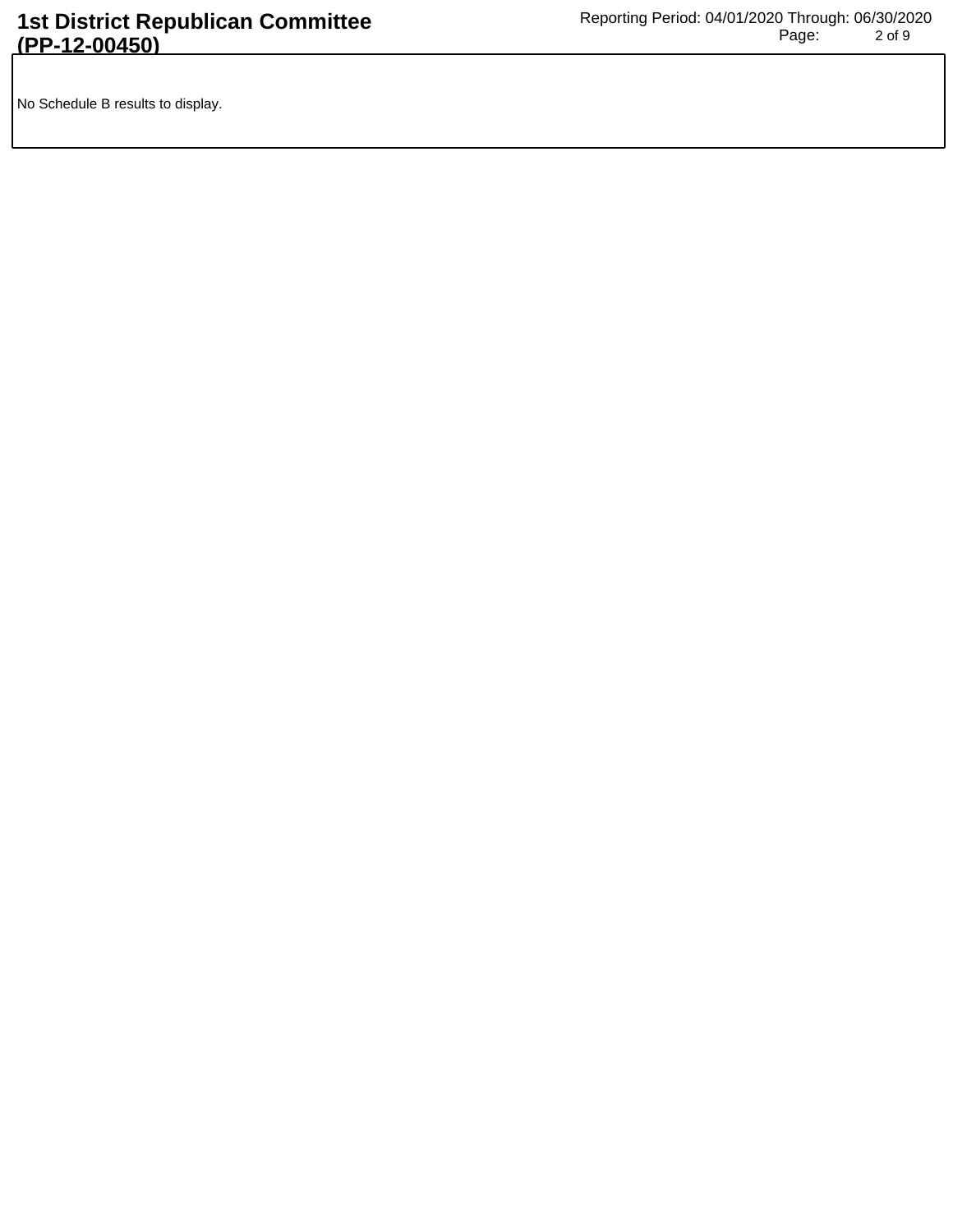No Schedule C results to display.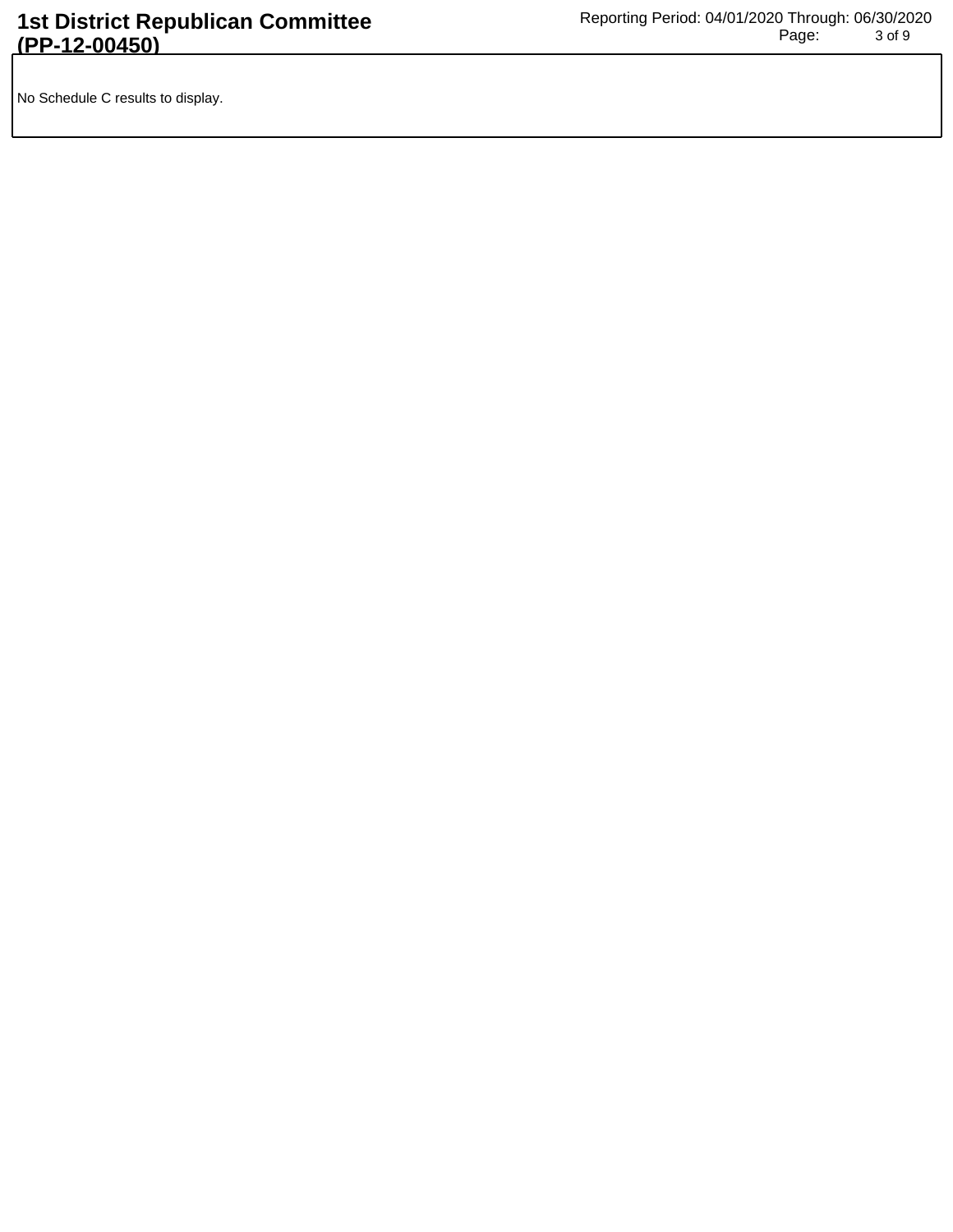| No Schedule D results to display. |  |
|-----------------------------------|--|
|                                   |  |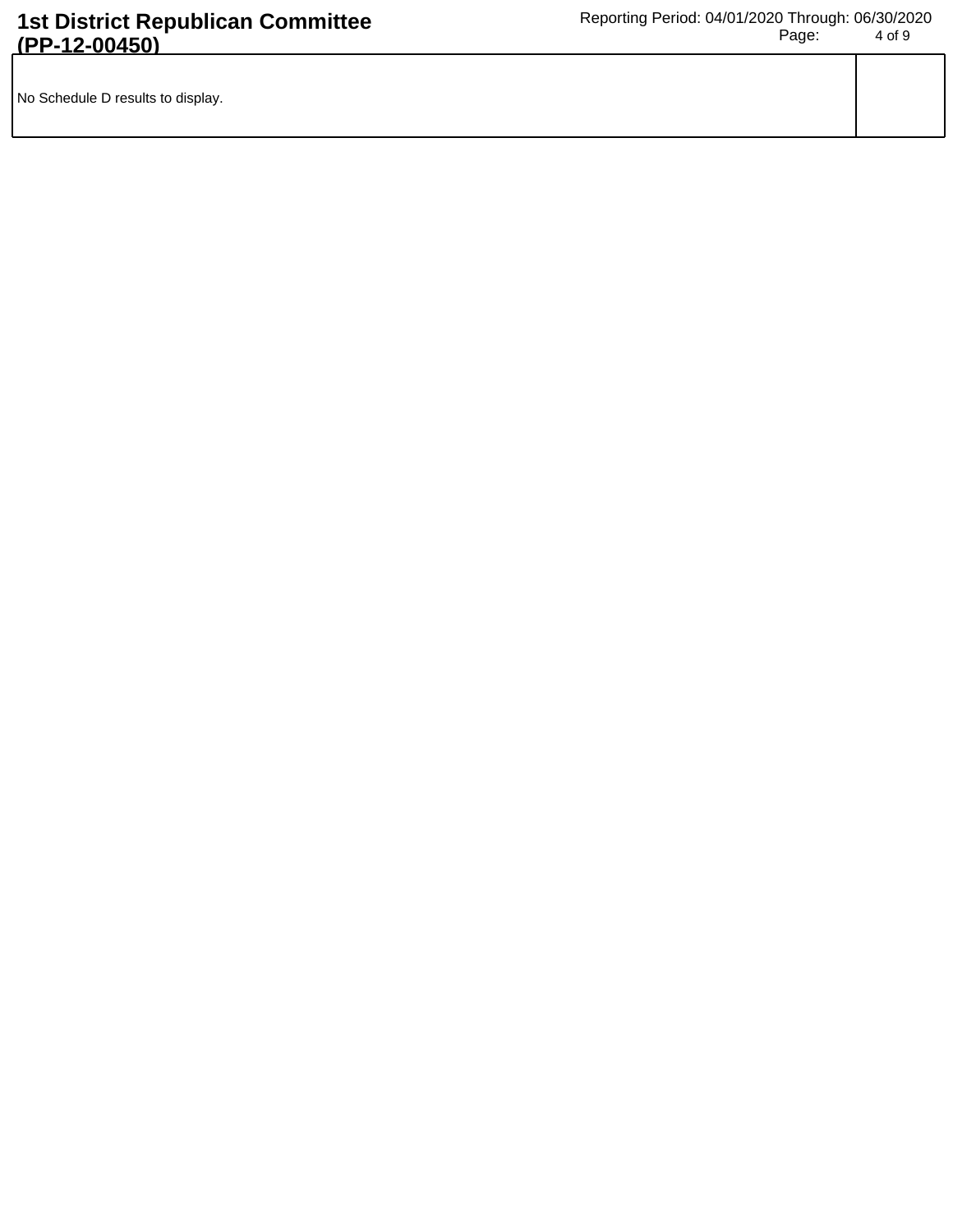| No Schedule E-1 results to display. |  |
|-------------------------------------|--|
|                                     |  |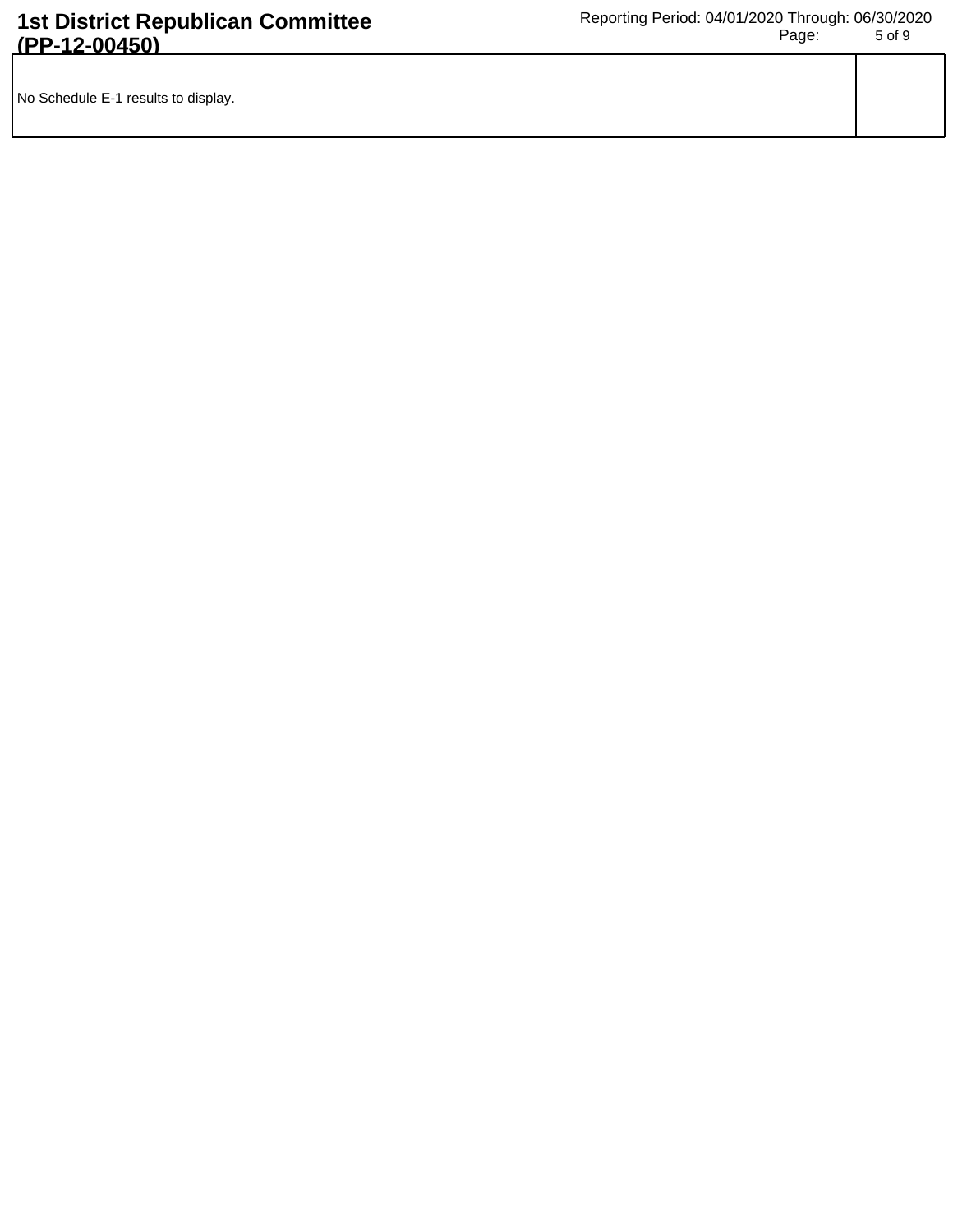| No Schedule E-2 results to display. |  |
|-------------------------------------|--|
|                                     |  |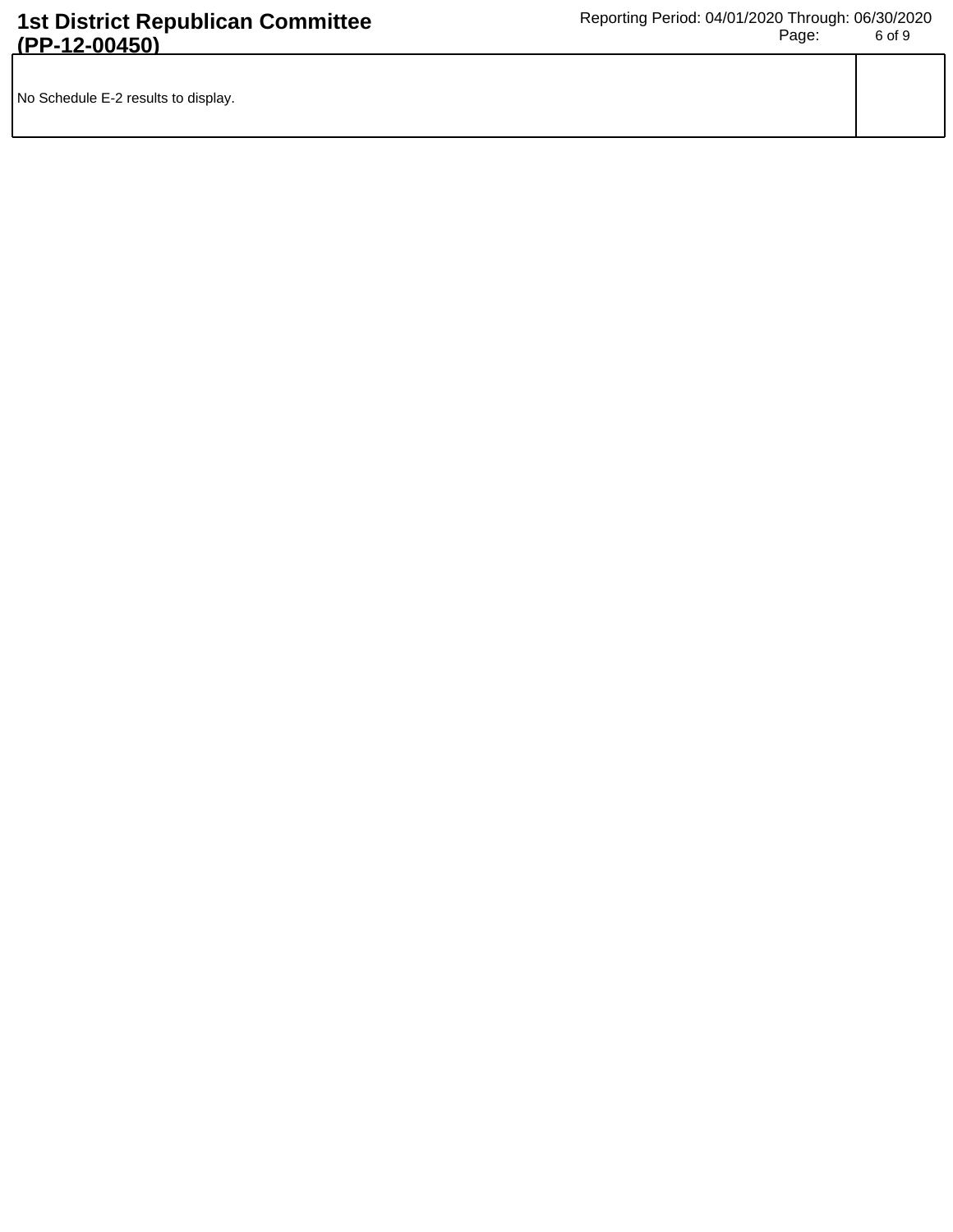No Schedule F results to display.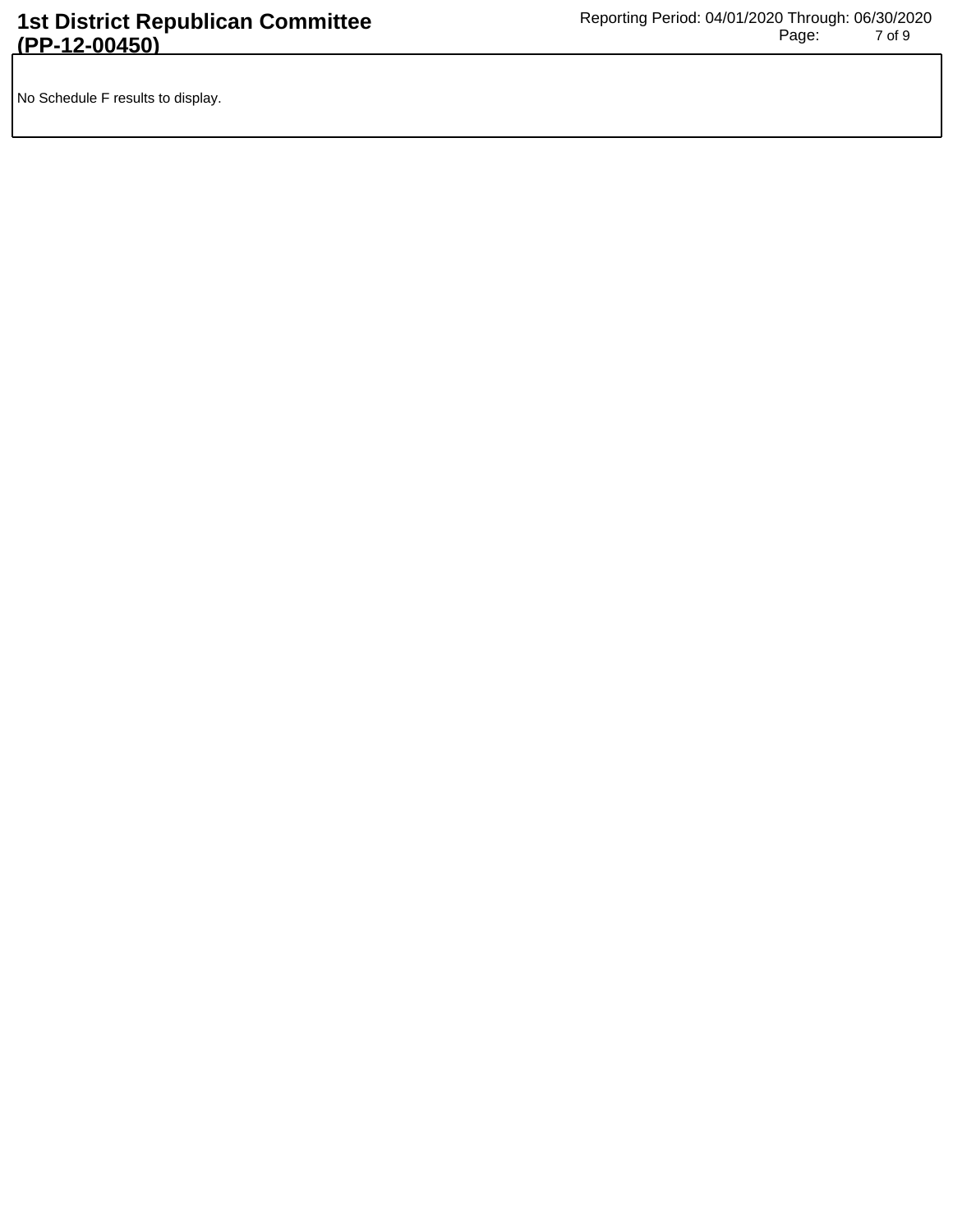## **1st District Republican Committee (PP-12-00450)**

| <b>Schedule G: Statement of Funds</b>                          | <b>Number of</b><br><b>Contributions</b> | Amount |        |
|----------------------------------------------------------------|------------------------------------------|--------|--------|
| <b>Contributions Received This Period</b>                      |                                          |        |        |
| 1. Schedule A [Over \$100]                                     | 0                                        | \$0.00 |        |
| 2. Schedule B [Over \$100]                                     | 0                                        | \$0.00 |        |
| 3. Un-itemized Cash Contributions [\$100 or less]              | 0                                        | \$0.00 |        |
| 4. Un-itemized In-Kind Contributions [\$100 or less]           | 0                                        | \$0.00 |        |
| 5. Total                                                       | 0                                        |        | \$0.00 |
| <b>Bank Interest, Refunded Expenditures and Rebates</b>        |                                          |        |        |
| 6. Schedule C [also enter on Line 17b on Schedule H]           |                                          |        | \$0.00 |
| <b>Expenditures Made This Period</b>                           |                                          |        |        |
| 7. Schedule B [From line 2 Above]                              |                                          | \$0.00 |        |
| 8. Un-itemized In-Kind contributions [From line 4 Above]       |                                          | \$0.00 |        |
| 9. Schedule D [Expenditures]                                   |                                          | \$0.00 |        |
| 10. Total [add lines 7, 8 and 9]                               |                                          |        | \$0.00 |
| <b>Reconciliation of Loan Account</b>                          |                                          |        |        |
| 11. Beginning loan balance [from line 15 of last report]       |                                          | \$0.00 |        |
| 12. Loans received this period [from Schedule E-Part 1]        |                                          | \$0.00 |        |
| 13. Subtotal                                                   |                                          |        | \$0.00 |
| 14. Subtract: Loans repaid this period [from Schedule E-Part2] |                                          | \$0.00 |        |
| 15. Ending loan balance                                        |                                          |        | \$0.00 |